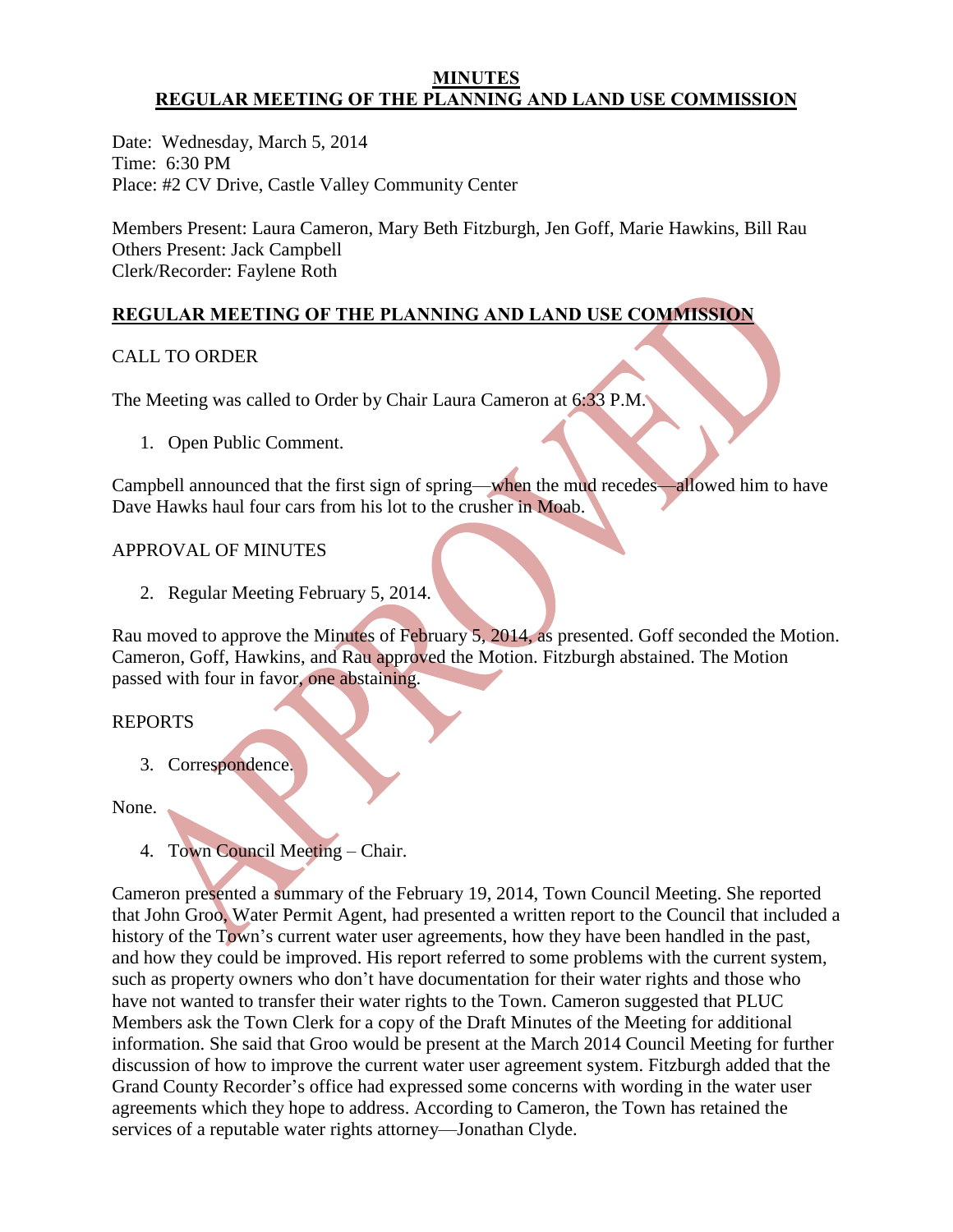Cameron also reported on the discussion regarding the report from the Hazard Mitigation Committee presented by Council Member, Jazmine Duncan. According to Cameron, there was discussion of the HMC Meeting with John Crofts (Utah's flood insurance coordinator for the Federal Emergency Management Agency [FEMA]). Cameron related the primary concern expressed by Mayor Erley that there is only one ingress and egress route open to the public in the Town. He expressed interest, she reported, in grants that might be available through FEMA's flood plain insurance program to replace the culvert under Castle Valley Drive.

According to Rau, FEMA grants are extremely competitive which makes them an unlikely source of funding for the Town. He also noted that FEMA cannot contribute financial help in a disaster unless damages exceed \$4 million. Fitzburgh added that replacement of the culvert under the bridge into the Valley could qualify for a FEMA pre-mitigation grant which would not be governed by minimum damage amounts.

Cameron reported that the Council appointed a representative for the Town to the Grand County Solid Waste District Board. Bob Greenberg, of Moab and Castle Valley, was appointed. He has previously served as a Grand County Council Member and as liaison to the Solid Waste District Board. Diane Ackerman, who also applied for the position, was asked by the Council to mentor with Greenberg and to attend District Board Meetings in Greenberg's absence. According to Cameron, Greenberg had suggested a change in the wording in the Environmental Concerns section of the General Plan which would allow either a "certified private waste carrier" or a "public utility" to provide recycling services in the Valley. According to Greenberg, this change would make the General Plan compatible with future changes in management of recycling services by the GCSWD.

## 5. Permit Agent.

Roth presented a report which included a building permit issued to Lot 283 for a garage with a loft and a building permit issued to the Castle Valley Inn to settle Contract violations on Lot 424. Fitzburgh said that all building permits from the Inn must be reviewed by the PLUC, which makes a recommendation to the Town Council for approval, before the permit is issued. According to Fitzburgh, a Public Hearing must also be held. Roth reported that she had approved the permit with the assumption that the Contract negotiations had provided approval for the permit. Roth will ask Jeff Whitney to withhold final inspection until the contract has been reviewed and the correct procedure has been determined.

Campbell inquired whether there were other circumstances that required review of building permits by the PLUC and the Council before being issued. Fitzburgh replied that Ordinance 85-3 provides a chart that identifies the land-use authority for specific circumstances. She and Roth cited construction for premise occupations and non-conforming uses as examples.

Roth was asked to report back to the PLUC by the end of the current week so that a decision could be made on how to proceed.

6. Procedural Matters.

Cameron initiated a discussion about the recent increase in the volume of e-mails between the PLUC and the Town Council over non-routine conditional use permits before they have been considered by the PLUC. Roth said that she has been sending email notifications to all PLUC and Council Members when applications are received for a CUP and when a building permit was issued. She will alter this practice and will now send notifications when she approves routine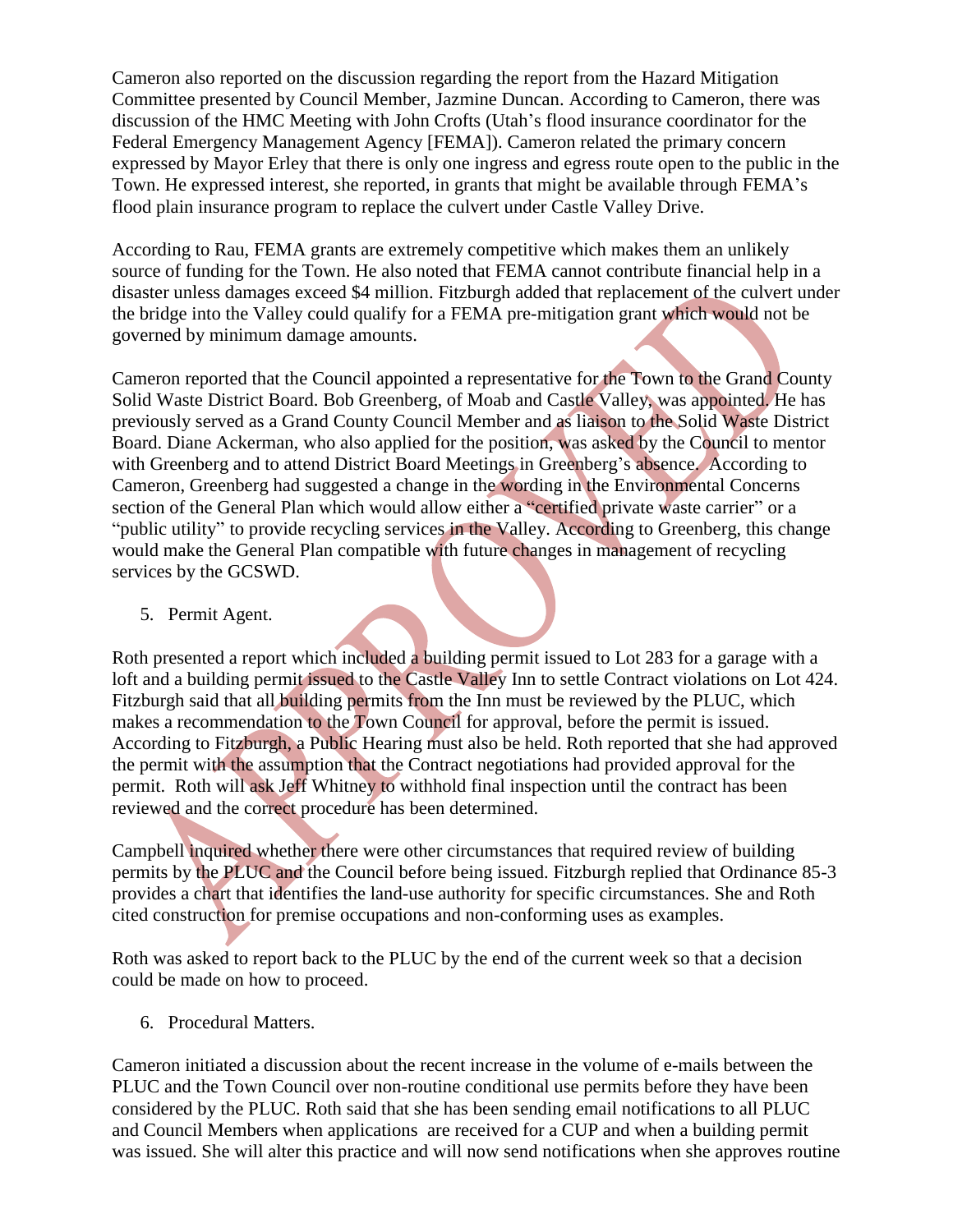CUPs and building permits. The PLUC will review requests for non-routine CUPs, add conditions needed for approval of the permit and forward to the Town Council for their review before the next Town Council Meeting.

PLUC Members discussed ways to improve compatibility between Mac and PC word programs. They will continue to experiment with what works.

#### NEW BUSINESS

7. Discussion and possible action re: non-routine CUP modification for Straight Edge Automotive.

PLUC Members reviewed the application from Dustin Grimm to modify his conditional use permit for Straight Edge Automotive to include welding as part of his mobile auto repair business. Grimm was unable to attend this Meeting but will attend the next Meeting.

Fitzburgh recalled some additional conditions beyond what was suggested that had been included in a previous CUP for a welding business. Roth provided a copy of the previous conditions established for Prometheus Welding. They included cessation of work upon a noise complaint, no welding in high wind conditions, no more than eight hours of welding per week, adherence to all relevant state fire code regulations, and prohibition of anything not expressly permitted. These conditions will be reviewed for possible addition to the suggested conditions under consideration for Grimm's request. Hawkins suggested denying the request because of the difficulty in mitigating the extreme fire hazard.

According to Fitzburgh, the difficulty in ensuring the 60 ft. radius which Ordinance 85-3 requires for outdoor welding may provide grounds to deny welding as part of the services he offers. She suggested one possibility: that the CUP could prohibit welding services in Castle Valley and direct that he adhere to local restrictions in each municipality in which he works. She noted the difference in being able to control the environment on one's own property and the difficulty of mitigating the fire hazard for a mobile service that would work on so many different properties.

Cameron stated that there were some unrealistic propositions in proposed conditions for this request; for example, calling the fire chief for each instance when welding would occur.

Goff, too, expressed concern about fire risk but wondered what a property owner—like herself should do if she needed welding done. Should she hire someone who would work under no restrictions? She noted that Grimm is trying to make a living here and that perhaps he should be given a chance to try.

Cameron responded that Grimm had expected to do most of his work in Moab when he first started the mobile repair business. However, when he applied for a business license in Moab, he was told to apply in Castle Valley since that is where he lives. Cameron also asked whether the Town would be liable for damages if someone claimed that the conditions set were not sufficient.

PLUC Members decided to delay a decision until the next Meeting when Grimm could be present.

Fitzburgh moved to table Item 7. Goff seconded the Motion. Cameron, Fitzburgh, Goff, and Hawkins approved the Motion. Rau opposed the Motion. The Motion passed with four in favor and one opposed.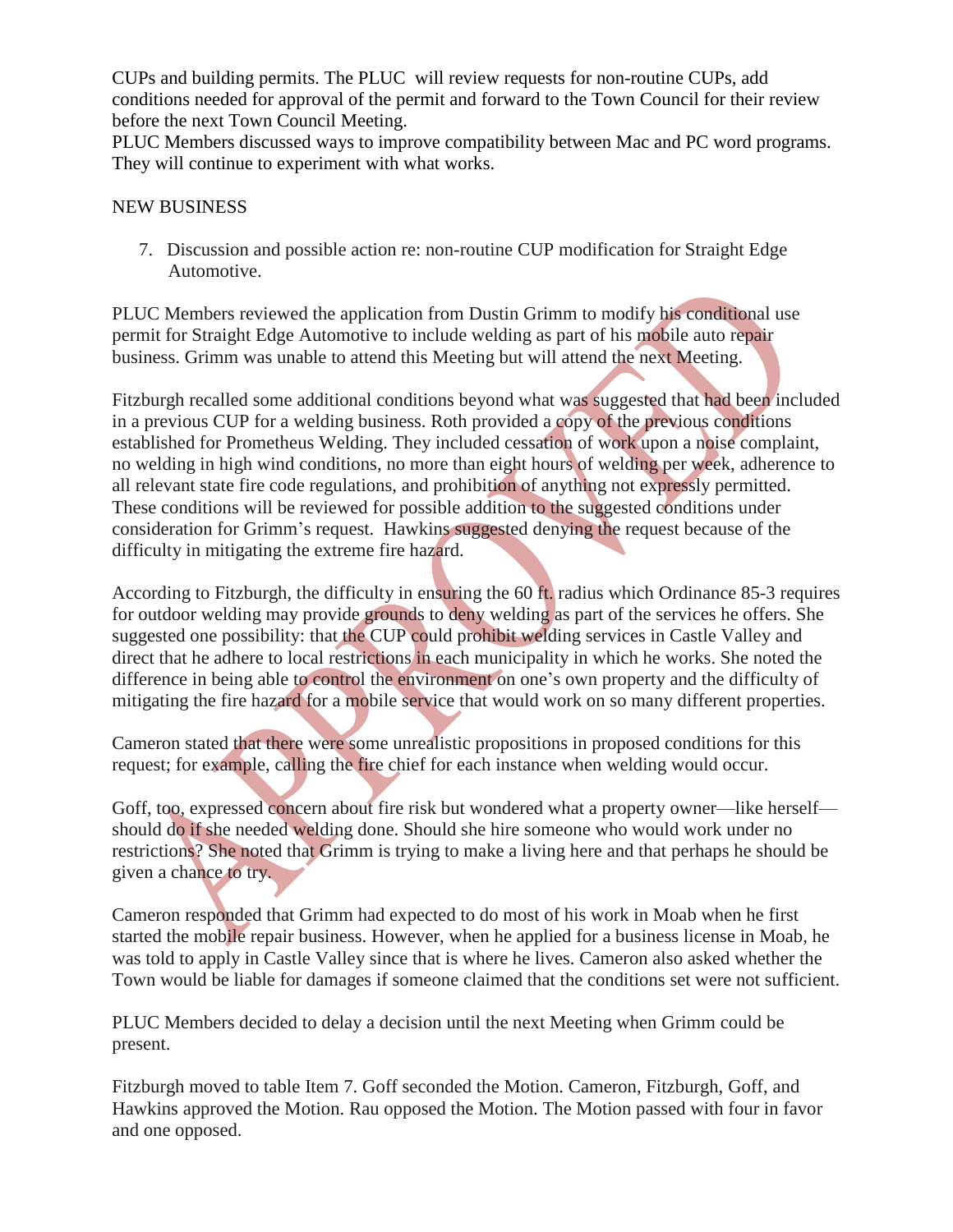Roth will notify Grimm of the concerns expressed by PLUC Members and ask him to supply a copy of the insurance policy for the PLUC to review before their next Meeting.

 8. Discussion and possible action re: revision to Ordinance 2009-2 – An Ordinance Establishing a Driveway Culvert Policy.

Cameron reported that Road Manager, Greg Halliday, had submitted amendments to Ordinance 2009-2. PLUC Members reviewed a draft document of the amendments requested by Halliday. This draft also included suggested changes submitted by Fitzburgh.

Fitzburgh requested clarification in several different sections of the Ordinance regarding who would buy, install, and be responsible for the culverts. She, Cameron, and Campbell noted there should be some installation criteria with drawings for both culverts and dips included in the Ordinance.

Fitzburgh will email an electronic copy of the Town's Master Drainage Plan for PLUC Members to review. Campbell will email his suggested changes to Roth who will forward them to PLUC Members. Fitzburgh will then prepare a revised draft and forward it to PLUC Members to review before the next Meeting. Cameron will present the draft to Halliday for his approval. If a draft is ready by March 17, 2014, the PLUC will schedule a Public Hearing for Amendments to Ordinance 2009-2 for its April 2, 2014, Meeting.

Fitzburgh moved to table Item 8. Hawkins seconded the Motion. Cameron, Fitzburgh, Goff, Hawkins, and Rau approved the Motion. The Motion passed unanimously.

 9. Discussion and possible action re: the effect of large-scale "commercial" agricultural operations, such as a honey bee operation, in Castle Valley.

Goff presented background information about some folks who were considering a move to Moab or Castle Valley with a plan to bring in a large-scale honey bee operation of approximately 500 hives. According to Goff, she and many local beekeepers were concerned about the size and the effect on Castle Valley of such a large number of honey bees. Their concerns include the fact that Castle Valley may not be large enough to support that many bees, the risk of disease with such a large number of hives and whether such a large-scale operation would depend upon sending their hives around the country to pollinate commercial orchards (which would increase their exposure to disease). Hawkins asked whether such a large operation could be maintained without hiring additional workers.

After general discussion, PLUC Members agreed to add a new item to the April 2014 Agenda for discussion and possible action regarding amendments to Ordinance 85-3. Fitzburgh suggested addressing some other areas of the animal section of the Ordinance at that time. She said that once amendments to an Ordinance have been initiated, it allows a six-month period during which no application that would be affected by the amended Ordinance can be approved.

10. Discussion and possible action re: revision of septic, solar, and electrical permits.

Ordinance 95-6: An Ordinance Regarding the Building Permit Process states that changes may be made to permit forms and additional forms may be created by the PLUC as they deem necessary. New and amended forms are to be reported to the Town Council.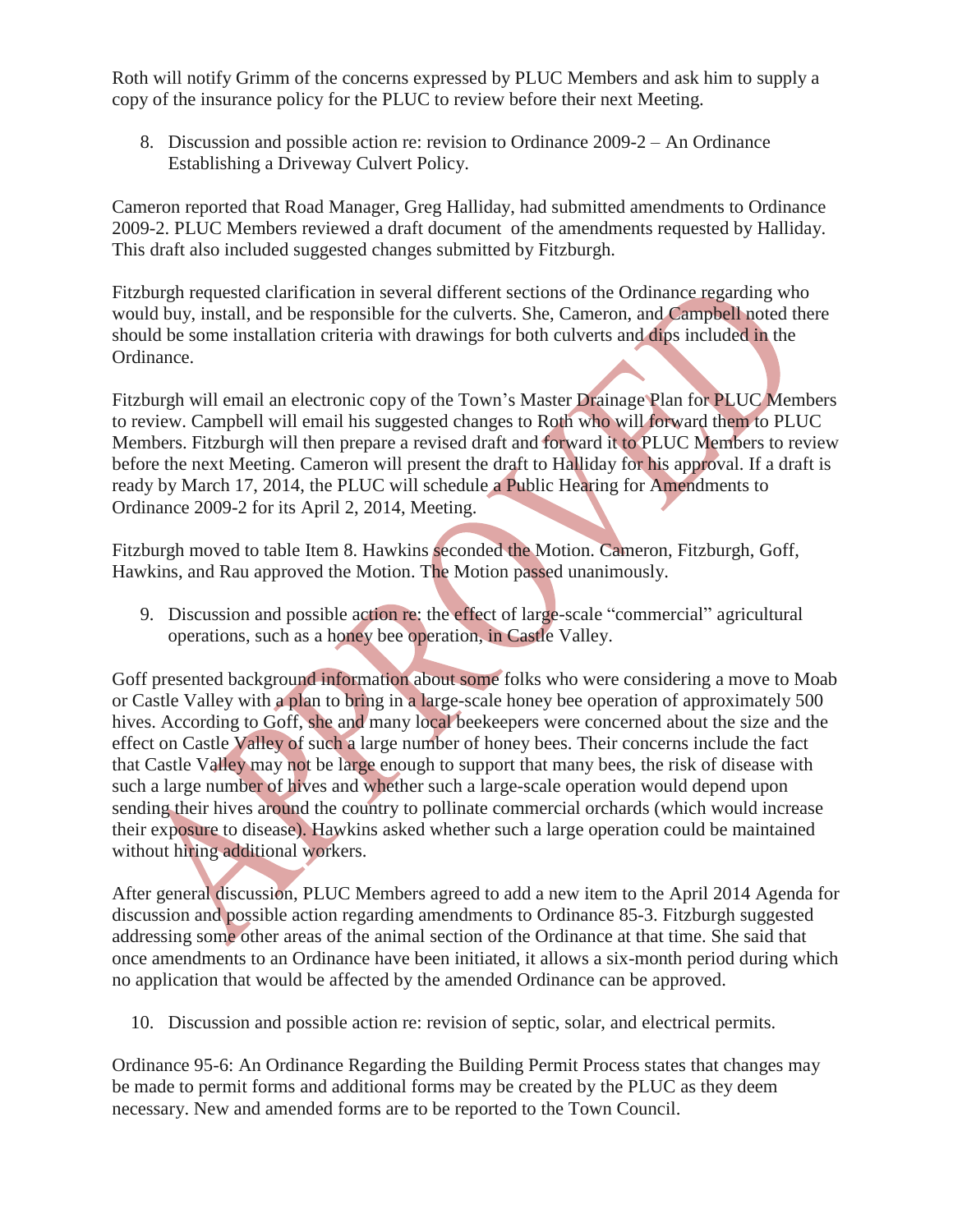Roth presented changes to the septic, electrical, and solar permit forms. Hawkins suggested a minor rewording one line in the septic application that refers to minimum and recommended distances between septic systems and wells. Hawkins moved to approve revisions of the septic, electrical, and solar applications as amended. Rau seconded the Motion. Cameron, Fitzburgh, Goff, Hawkins, and Rau approved the Motion. The Motion passed unanimously.

#### UNFINISHED BUSINESS

 11. Discussion re: flood damage prevention sample ordinance from John Crofts, Utah FEMA National Flood Insurance Coordinator (tabled).

Fitzburgh moved to untable Item 11. Rau seconded the Motion. Cameron, Fitzburgh, Goff, Hawkins, and Rau approved the Motion. The Motion passed unanimously.

PLUC Members reviewed a draft prepared by Fitzburgh. Fitzburgh explained that she drafted a proposed Ordinance that allows an advisory role for the Town and allows the Town to determine flood plain areas based on its current geologic hazard study. She said, however, that Jazmine Duncan, the Hazard Mitigation Committee Chair, was uncertain whether the Town can take an advisory role. Duncan also said, according to Fitzburgh, that any amendments to the proposed Ordinance must be reviewed by an Attorney.

PLUC Members agreed that information provided by John Crofts, Utah's FEMA coordinator, was ambiguous and needed clarification. Fitzburgh suggested that the PLUC should ask Duncan to show the amended Ordinance to Crofts to get his opinion. If Crofts thinks the Ordinance might be acceptable to FEMA, the PLUC will ask the Town Council decide whether they want to pay an Attorney to review it.

Hawkins expressed her reservations about the parts of the Ordinance that have no application to Castle Valley, such as building on stilts and references to water, gas, and sewer lines. She said she thought the HMC's focus should be on fires. Rau noted that Congress has said they want current subsidized premiums to increase to market rates in four years. Members discussed whether Castle Valley residents wanted this insurance. One reason stated for the insurance is that certain types of mortgages require it.

In further discussion, Fitzburgh favored the Ordinance if it allowed property owners to get flood insurance at more reasonable rates with the Town taking an advisory role, as written in the proposed Ordinance. She asked Rau to inquire at the next HMC Meeting whether any other municipalities have chosen to act in an advisory capacity and whether Castle Valley would fall under the umbrella of the County if it chose not to participate. Rau requested that the Town Council ask the Attorney whether the Town would be liable if it doesn't offer a flood insurance ordinance. Cameron noted that the Town already notifies people of the geologic hazards in the Valley.

Fitzburgh moved to table Item 11. Hawkins seconded the Motion. Cameron, Fitzburgh, Goff, Hawkins, and Rau approved the Motion. The Motion passed unanimously.

12. Discussion and possible action re: General Plan Review (tabled).

Fitzburgh moved to untable Item 12. Rau seconded the Motion. Cameron, Fitzburgh, Goff, Hawkins, and Rau approved the Motion. The Motion passed unanimously.